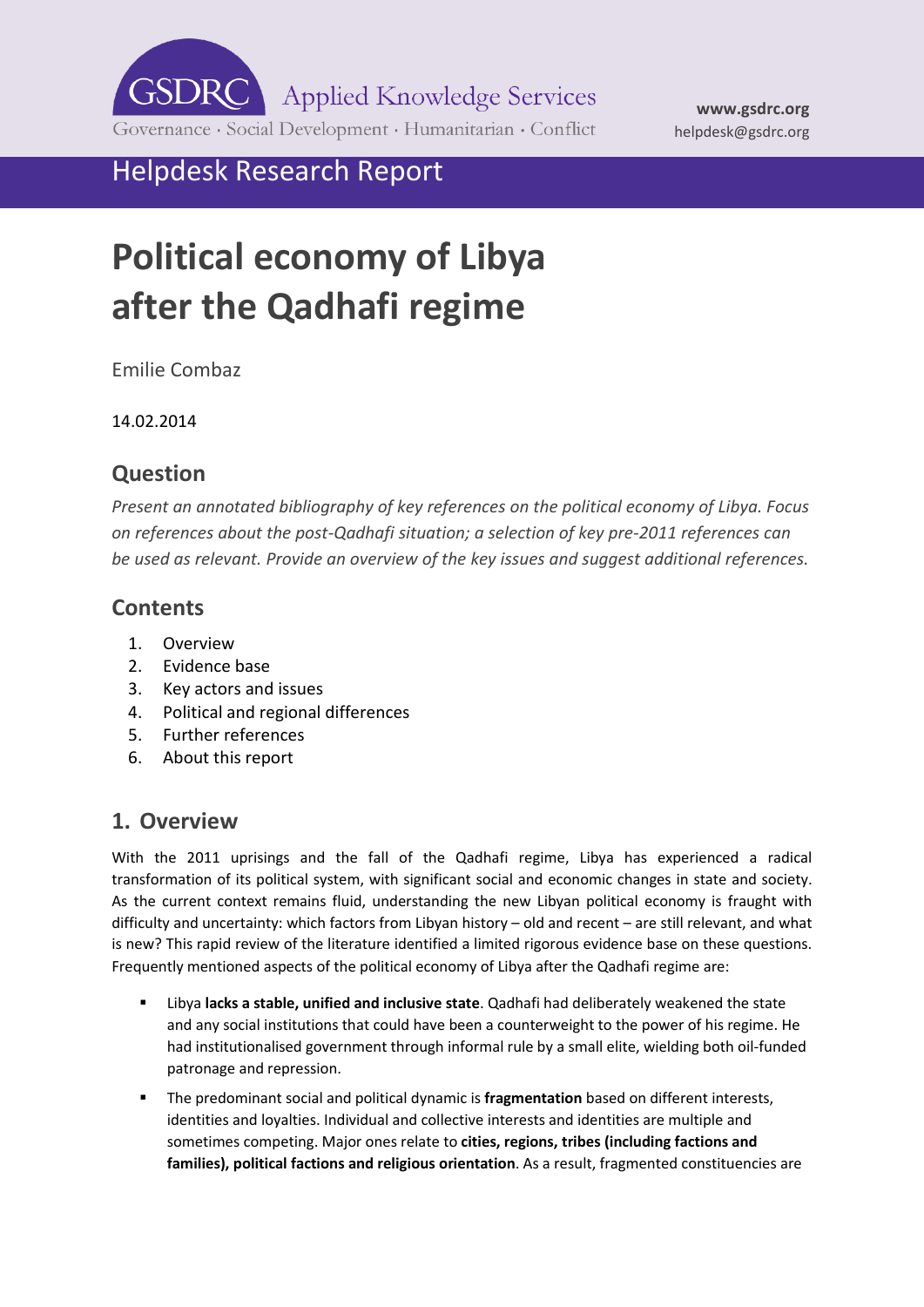present in formal elite institution (e.g. the General National Congress, elected in 2012), and in informal institutions and Libyan society at large.

- **Local actors and dynamics** dominate politics, with a strong connection between cities or regions and tribes. The centre is weak, while some peripheries are empowered (e.g. some revolutionary strongholds and some places resisting further change). This is rooted in a long-term Libyan history of localism and regionalism, for example in the eastern province of Cyrenaica. There are regular tensions around the balance of power between the national, regional and local levels of power, and between major provinces.
- The new national rulers, who are composed of revolutionaries and the Muslim Brotherhood, have resorted to **patronage** to ensure political stability. To compensate their precarious hold on power, they have used resources from the oil and gas sectors and offered government appointments to all major factions. Allocation of oil money is a major stake.
- **However, the political system is not always responsive to grievances and aspirations from revolutionaries**, including on justice and reconciliation. In addition, a number of armed factions (e.g. brigades from the north-west city Zintan and federalists), are alienated from national decisions. The tensions between "pro-revolution" and conservative actors are a significant axis of political and economic opposition.
- **Security** is poor. National security forces have very little legitimacy and reach. An array of diverse revolutionary armed groups (e.g. in Misrata and Benghazi), factional militias, unregulated armed groups and jihadist groups have taken their place. Central rulers have in effect subcontracted security and conflict-resolution functions to some armed groups and local notables, creating ad hoc security arrangements.
- The defining feature of the economy remains **oil and its legacy of rentier state**: a starkly imbalanced economic structure, where nearly no sector beside energy is well developed; a largely inefficient state working for patronage; and poor economic governance (e.g. opacity, corruption, and lack of regulation and accountability).

After a brief discussion of the state of the evidence (section 2), the report summarises the findings of selected references about the key issues and actors (section 3) and political and regional differences (section 4). Section 5 identifies further references on Libyan political economy<sup>1</sup>.

# <span id="page-1-0"></span>**2. Evidence base**

There is a **limited body of rigorous, empirically-based evidence** on the political economy of Libya since the 2011 uprisings. The overall evidence base is diversified, with a mix of quantitative, qualitative and mixed studies from academic, practitioner and policy-oriented sources (with academic sources dominant). A small number of academics and policy experts have been producing the key works on Libya and its political economy. Evidence thus tends to rely on findings by a small number of authors. Taken as a whole, the evidence base covers a range of local, regional and national levels, often with significant historical depth and the use of widely cited references. A majority of references are based at least partly on primary empirical research. Findings appear to be largely consistent. Authors may diverge on the degree of certainty and detail of their findings, and they sometimes look at distinct issues or places. One weakness of the evidence base is that non-academic references often do not clearly detail the methodology behind their findings.

-

 $1$  Within each sub-section of sections 3 and 4, references are ordered from most general to most specific. In section 5, the suggestions of additional references within each sub-section are ordered alphabetically.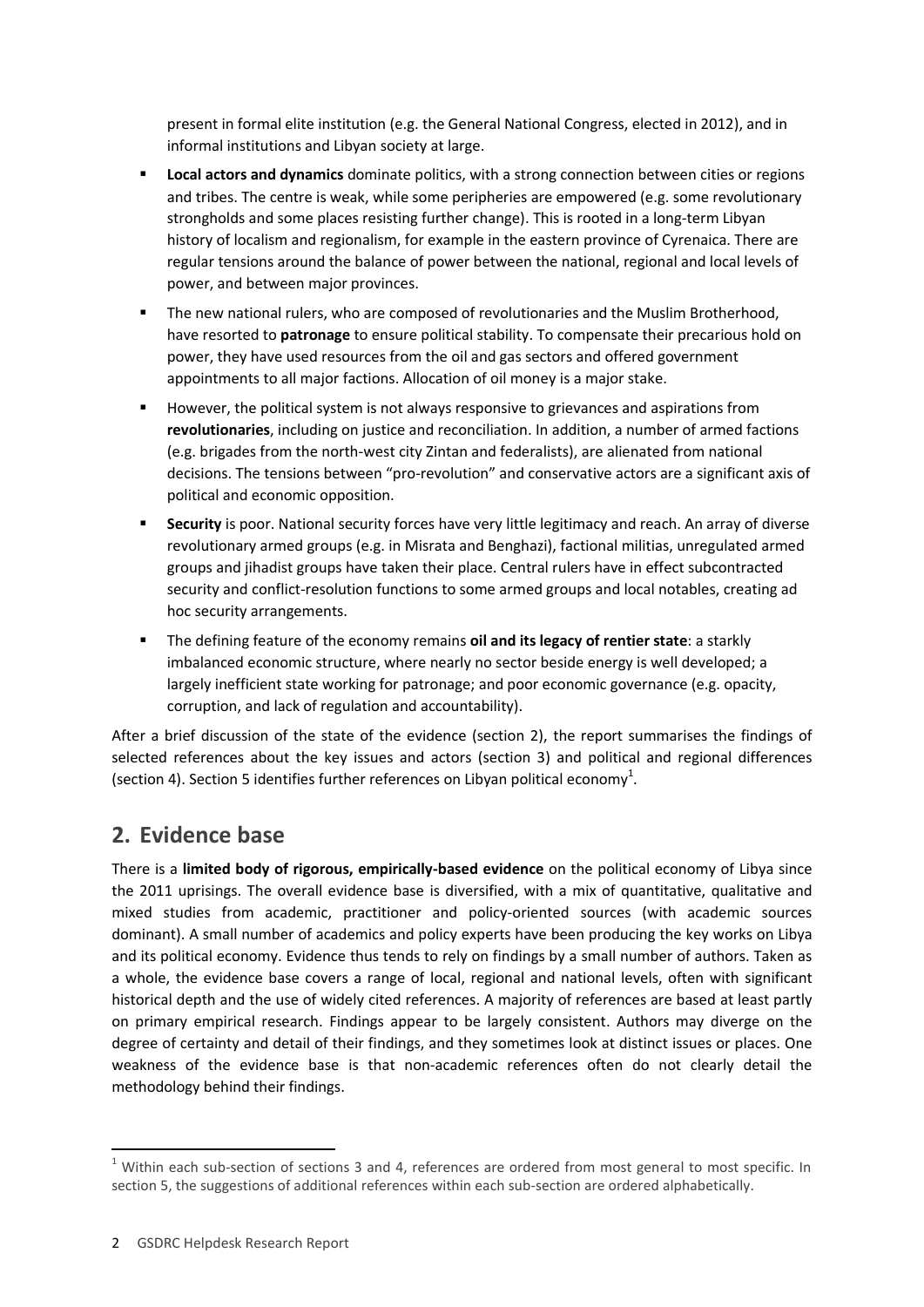All references on Libya since 2011 used in this report acknowledge **major uncertainties** about the political economy of the country, due to the fluid and complex situation there, and the challenges of fieldwork and data compilation. The "confusing array of forces and the institutional chaos" following the fall of Qadhafi are compounded by "a dearth of published research on the political forces that emerged during and after the revolution" (Lacher, 2013: p.5). Likewise, academic publications on postrevolutionary political economy are scarce, as the most pressing issue at the moment seems to be security (expert comment).

There is also uncertainty about which past factors of Libyan political economy still apply, and what new ones may be. For instance, there is a consensus in the literature that the Qadhafi regime had far-reaching influence on the country's political economy. Now, key factors such as the leadership by Muammar Qadhafi and his immediate family, and the set of formal government structures and processes tied to the *Jamāhīrīyah* ("state of the masses") are absent. This report does not make assumptions about what elements of past analyses still apply to the post-Qadhafi political economy. The body of this report therefore uses only references that examine Libya after the 2011 uprisings, though a selection of older references with likely relevance are listed in section  $5^2$ .

#### **Coverage and evidence gaps**

Some **types of social groupings** are well covered, such as tribal, regional, local and religious affiliations, and to some extent ethnicity. Other social structures appear to be under-researched or not discussed in a systematic way in political economy analyses, including: class; gender<sup>3</sup>; migration (Libya as host, transit and departure country); age groups and generations; and (dis)ability.

The analysis of **economic sectors** is uneven. There is extensive discussion of the past, present and future of oil and, to a lesser extent, gas and banking sectors. By contrast, other sectors are barely discussed, including agriculture. Studies are also scarce on social services such as health, education, housing, social protection, employment, migration, and gender equality<sup>4</sup>.

# <span id="page-2-0"></span>**3. Key actors and issues**

#### *Overview*

-

*Revolution and Its Discontents: State, Factions and Violence in the New Libya* Smits, R., Janssen, F., Briscoe, I., & Beswick, T. (2013). The Hague: Netherlands Institute of International Relations Clingendael. [http://www.clingendael.nl/sites/default/files/Libya%20-](http://www.clingendael.nl/sites/default/files/Libya%20-%20Revolution%20and%20its%20discontents.pdf) [%20Revolution%20and%20its%20discontents.pdf](http://www.clingendael.nl/sites/default/files/Libya%20-%20Revolution%20and%20its%20discontents.pdf)

| <b>Source:</b> policy advice institute                                                              | <b>Type:</b> report |
|-----------------------------------------------------------------------------------------------------|---------------------|
| <b>Methodology:</b> not indicated (no methodology section);                                         |                     |
| political economy analysis, which appears based on expert interviews, primary and secondary sources |                     |

 $2$  This report is based on a search of literature from the past 10 years, with a focus on post-Qadhafi Libya.  $3$  This rapid literature review identified only one rigorous reference on gender and post-2011 Libyan political economy: Langhi, Z. (2013). Gender and State Building in Libya: Towards a Politics of Inclusion. *Journal of International Women's Studies*, 14(5), 112-121. However, the journal indicates that it withdrew the article due to a conflict in publishing protocol [\(http://vc.bridgew.edu/cgi/viewcontent.cgi?article=1723&context=jiws\)](http://vc.bridgew.edu/cgi/viewcontent.cgi?article=1723&context=jiws).

<sup>&</sup>lt;sup>4</sup> By contrast an academic book by Otman and Karlberg (2007) about Libyan political economy in the 2000s, remains widely cited as a reference on the topic.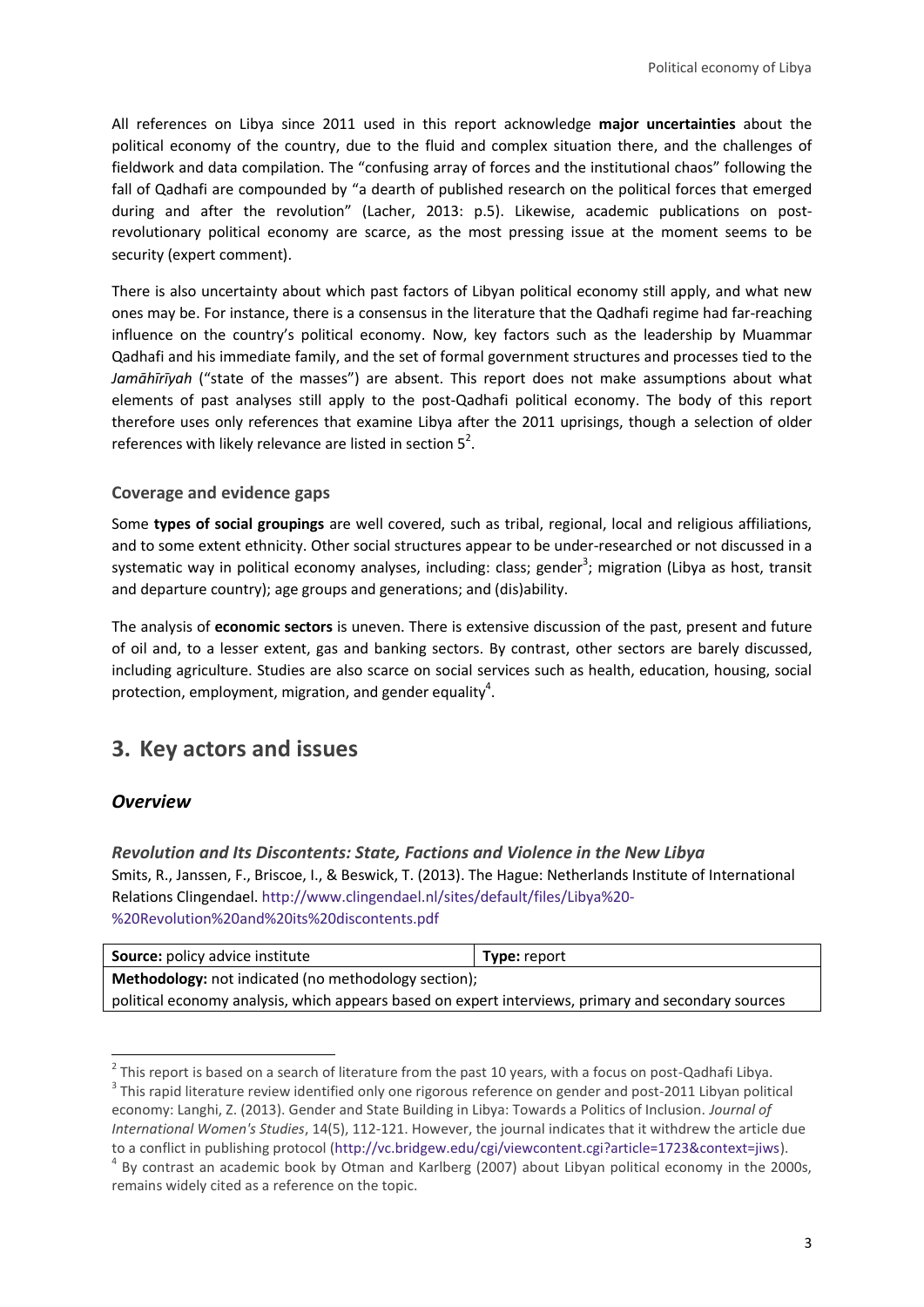**Statehood** with a unitary authority and an inclusive political settlement remains to be built. Post-colonial Libya had been an "accidental state", and Qadhafi created "institutionalized statelessness" (8-14). Qadhafi's system functioned through the informal rule of a small group of leaders, and relied on oilfunded patronage and repression to ensure quiescence. The revolution brought down this system, and now faces the task of state-building.

The revolution spawned a strong **fragmentation** of distinct groups and interests – tribes, cities, regions and various Islamist orientations, with individuals having multiple loyalties. These constituencies now make up Libyan politics within the General National Congress. Small parties and non-party politicians predominated in the Congress, which is the primary vehicle for elite infighting. The new political establishment is thus faced with new cleavages and "recalcitrant spoilers" (1). The "hardline revolutionaries, aligned with the Muslim Brotherhood", seem to have "a fragile and contested command" of the state (p.2).

The new rulers have turned towards **patronage** to ensure political stability, by using the oil and gas sectors and trying to include all the main groups in ministerial appointments. However, this system has not always been responsive to the revolutionaries' grievances and ambitions. Estranged armed factions, such as brigades from the north-west city Zintan and federalists, may be looking to protection rackets as the only means to get what they want from the state. Political inclusiveness is also complicated as armed groups have tried to force the exclusion of former members of the Qadhafi regime in 2013.

There is currently a **breakdown of security**. Fragmentation has also diminished the legitimacy and reach of the national security forces. Hundreds of revolutionary armed groups and other militia have taken their place. Armed groups include not only revolutionary brigades (e.g. in Misrata and Benghazi), but also pressure groups linked to political groupings. Some factional militias have sought control over smuggling routes, adopted Jihadist ideology, carried out terrorist attacks and shot at civilian protesters. These militias seem to have growing connections to transnational Islamist groups (mostly al Qaeda in the Islamic Maghreb and its offshoots). Territorial power gained by armed force has become an essential part of the Libyan political system.

### *The 2011 Libyan Uprisings and the Struggle for the Post-Qadhafi Future* Pack, J. (Ed.) (2013). New York: Palgrave Macmillan. Excerpts available at: [http://books.google.co.uk/books?id=soKBM\\_lOk3cC](http://books.google.co.uk/books?id=soKBM_lOk3cC)

| <b>Source:</b> academic                                                                              | Type: edited book (collection of contributions) |
|------------------------------------------------------------------------------------------------------|-------------------------------------------------|
| Methodology: generally based on primary and secondary sources and fieldwork (before and/or after the |                                                 |
| uprisings); largely social science analysis by widely cited academic or policy authors               |                                                 |

This collection of contributions explores a range of political economy issues in depth, often anchoring them in long-term historical perspectives<sup>5</sup>. Among others, it addresses:

- Relations between **a weak power centre and peripheries that seek autonomy** both revolutionary peripheries and those that support the old order or a conservative change (Pack).
- The dynamics generated by **tribes, Islam, oil and regionalism,** which retain perennial significance in society, norms and institutions. This is a major continuity with Libyan history (Sawani).
- The post-Qadhafi economy, where the legacy of a **rentier state** constrains policy (St John).

-

<sup>&</sup>lt;sup>5</sup> The limited space of a helpdesk report and the diversity of topics examined in this book make it impossible to present summaries of each chapter.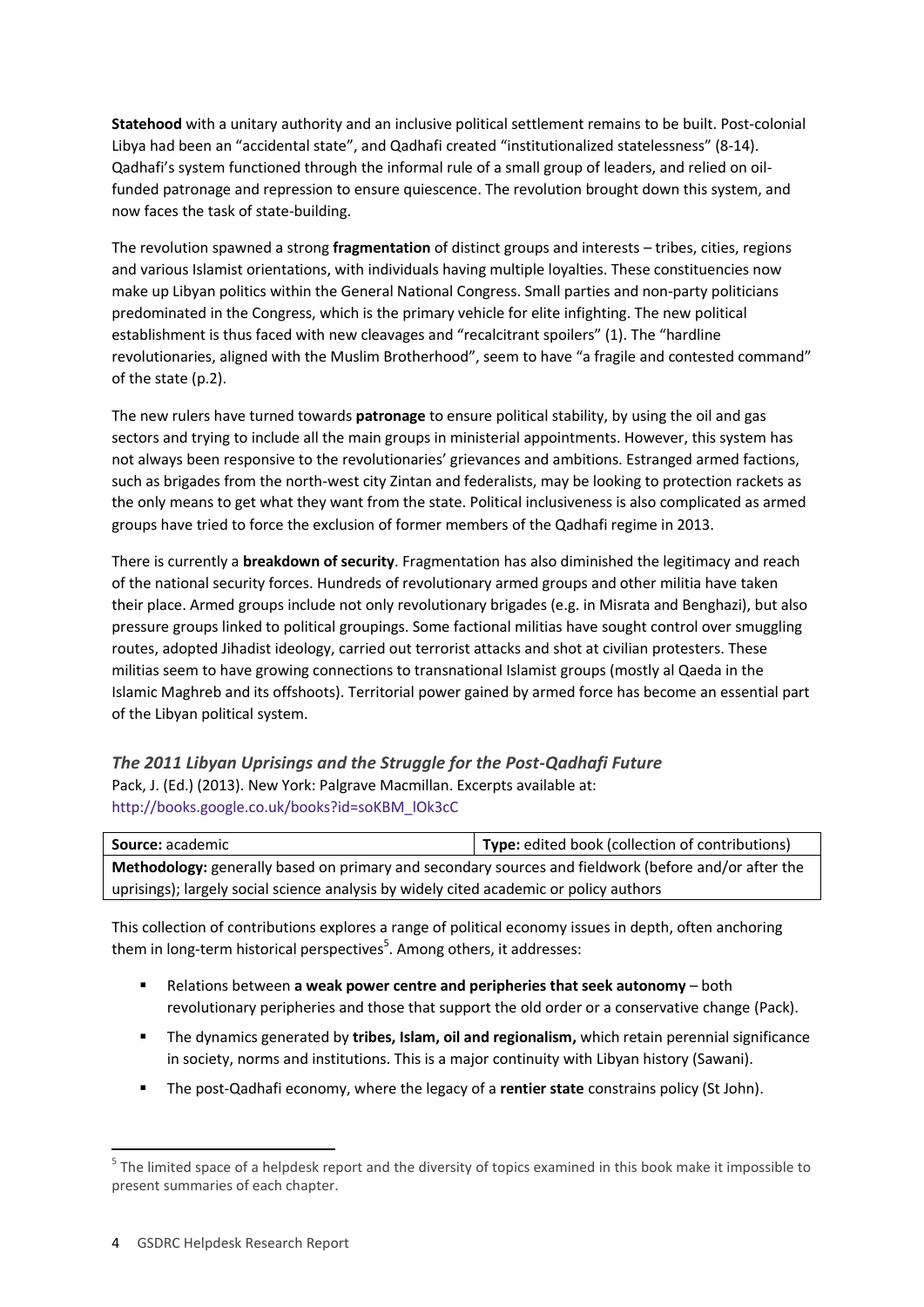- The rise of **tribal politics** for social action, debate, military mobilisation, substitute governance, and political positioning – and the related **primacy of local interests and loyalties** (Lacher; also see Lacher 2013 in this report).
- The South of Libya, with a focus on the complex political and armed mobilisations of the Tuaregs and Tubu. Their mobilisations have stemmed from legacies of Qadhafi-era marginalisation and manipulation and from nuanced **ethnic, local and ideological loyalties** (Smith).
- The diversity of **Islamist politics** and mobilisations, with significant differences between Salafists, Muslim Brothers and violent jihadists (Benotman, Pack & Brandon).

### *Security issues*

#### *Divided We Stand: Libya's Enduring Conflicts*

International Crisis Group (2012). International Crisis Group, Middle East/North Africa Report No 130. [http://www.crisisgroup.org/~/media/Files/Middle%20East%20North%20Africa/North%20Africa/libya/13](http://www.crisisgroup.org/~/media/Files/Middle%20East%20North%20Africa/North%20Africa/libya/130-divided-we-stand-libyas-enduring-conflicts.pdf) [0-divided-we-stand-libyas-enduring-conflicts.pdf](http://www.crisisgroup.org/~/media/Files/Middle%20East%20North%20Africa/North%20Africa/libya/130-divided-we-stand-libyas-enduring-conflicts.pdf)

| <b>Source:</b> police advice institute                                                            | <b>Type:</b> report |
|---------------------------------------------------------------------------------------------------|---------------------|
| Methodology: no methodology section; policy-oriented social science analysis, which appears to be |                     |
| based on fieldwork (interviews and observation), and primary and secondary sources                |                     |

The main factor driving both positive and negative developments in Libya has been the **lack of a fully functioning state and of effective army or police** (i). Local actors – civilian and military councils, revolutionary brigades, notables – "have stepped in to provide safety, mediate disputes and impose ceasefires" (i).

- The **rebels** who rose up against Qadhafi were much better armed. Suspicious of former members of the old regime and "pleased with their newfound power", they were unwilling to surrender their autonomy (i).
- **Central authorities** have in effect subcontracted security to largely autonomous armed groups. The National Transitional Council encouraged the parallel military and police forces set up by revolutionary brigades, because it viewed them as necessary for the state to secure the country.
- **Local notables** have proven to be effective mediators adept at leading negotiations to achieve longer-lasting ceasefires. To do so, they have appealed to Libyan identity and Islam and resorted to social pressure as well as customary law.

During and after the 2011 uprisings, an **ad hoc security patchwork** has had significant success. During the uprisings, proliferating armed groups sought material advantage, political influence or revenge. Yet local leaders, revolutionary brigades and a variety of civilian and military councils "took it upon themselves to keep the country whole" (p.i). But these actors have both contained and fuelled conflicts: some armed groups still "target foes and settle scores; battle for political and economic influence; evade accountability; and entrench geographic and community rivalries" (p.i). Ad hoc security is also **unsustainable in the absence of a strong state**, and local conflicts are frozen rather than resolved (p.i).

The fall of the Qadhafi regime and the collapse of the security forces left in their wake "an armed population with 42 years worth of pent-up **grievances**", rivalries between communities and towns, and intra-communal conflicts. Disputes "are rooted in competing claims over land, property and power that pre-existed Qadhafi" (p.ii). They were exacerbated by the regime's clientelism and patronage, then by communities' varying positions during the uprisings, and by acts of revenge in its aftermath.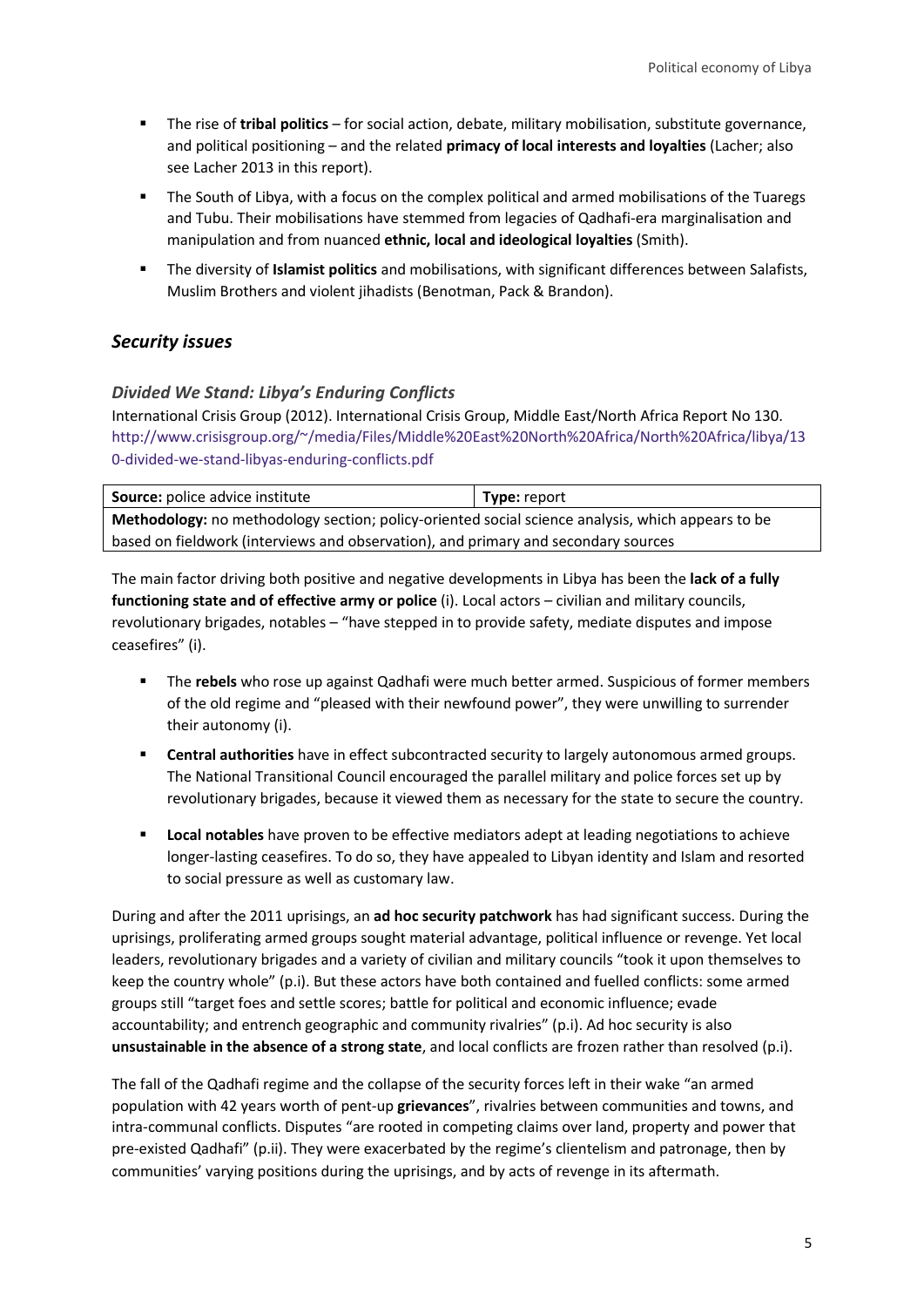### *Economic structure*

#### *Libya: Post-War Challenges*

Vandewalle, D. (2011). African Development Bank, Economic Brief.

[http://www.afdb.org/fileadmin/uploads/afdb/Documents/Publications/Brocure%20Anglais%20Lybie\\_No](http://www.afdb.org/fileadmin/uploads/afdb/Documents/Publications/Brocure%20Anglais%20Lybie_North%20Africa%20Quaterly%20Analytical.pdf) [rth%20Africa%20Quaterly%20Analytical.pdf](http://www.afdb.org/fileadmin/uploads/afdb/Documents/Publications/Brocure%20Anglais%20Lybie_North%20Africa%20Quaterly%20Analytical.pdf)

| <b>Source:</b> practitioner (regional organisation)                                                     | <b>Type:</b> report |
|---------------------------------------------------------------------------------------------------------|---------------------|
| Methodology: social science analysis, based on desk review of existing literature and author's previous |                     |
| field studies (author is widely cited academic specialist on Libya)                                     |                     |

Under Qadhafi, Libya developed the political and economic problems of a **rentier oil state**, which were exacerbated by Qadhafi's ideological opposition to modern state institutions. The problems included: "low and inconsistent regulation, overcentralization of economic power in the hands of the regime, Dutch Disease<sup>6</sup>, lack of diversification, high inefficiencies, and extensive patronage" (p.4). State intervention in the economy was "pervasive but primitive": it dominated all manufacturing, agriculture, retail, banking, insurance, major services and trade. The government also provided interest-free credit, spending, subsidies, price control and massive public employment.

By 2011, the economy continued to show **economic imbalances** and remained subject to "political manipulation at the expense of economic expertise" (p.10). In priority areas such as "human capital", education and unemployment, very little progress had been made by 2011 (p.9).

**Governance challenges** are "enormous" (p.1). This is due to traditional distrust between different tribal groups and between provinces. Another problem is the lack of shared frameworks and institutions to resolve differences and organise power relations.

### *From Inherited Wealth to Productive Economy. Planning for Development in Post-Civil War Libya*

Vandewalle, D. (2013). African Development Bank, Economic Brief. [http://www.afdb.org/fileadmin/uploads/afdb/Documents/Publications/Economic%20Brief%20-](http://www.afdb.org/fileadmin/uploads/afdb/Documents/Publications/Economic%20Brief%20-%20From%20Inherited%20Wealth%20to%20Productive%20Economy%20-%20Planning%20for%20Development%20in%20Post-Civil%20War%20Libya.pdf) [%20From%20Inherited%20Wealth%20to%20Productive%20Economy%20-](http://www.afdb.org/fileadmin/uploads/afdb/Documents/Publications/Economic%20Brief%20-%20From%20Inherited%20Wealth%20to%20Productive%20Economy%20-%20Planning%20for%20Development%20in%20Post-Civil%20War%20Libya.pdf) [%20Planning%20for%20Development%20in%20Post-Civil%20War%20Libya.pdf](http://www.afdb.org/fileadmin/uploads/afdb/Documents/Publications/Economic%20Brief%20-%20From%20Inherited%20Wealth%20to%20Productive%20Economy%20-%20Planning%20for%20Development%20in%20Post-Civil%20War%20Libya.pdf)

| <b>Source:</b> practitioner (regional organisation)                                                   | <b>Type:</b> report |
|-------------------------------------------------------------------------------------------------------|---------------------|
| Methodology: not indicated (no methodology section); social science analysis, which seems to be based |                     |
| on primary and secondary sources and on expertise of widely cited author (academic specialist)        |                     |

Distinct but interrelated difficulties hamper plans for the long-term, integrated development of Libya:

- A **rentier state** (see previous paper in this report).
- **Larger political economy issues**: extensive patronage, intermediation and corruption; high state autonomy; low levels of regulation; and the fragmentation of society, which raises problems of trust, personal initiative-taking, and legitimacy.
- **Security and order**.

-

For now, the economy remains typical of a **non-diversified, inefficient oil exporter**:

<sup>&</sup>lt;sup>6</sup> Dutch Disease refers to the relationship between the increase in exploitation of natural resources and a decline in manufacturing or agriculture.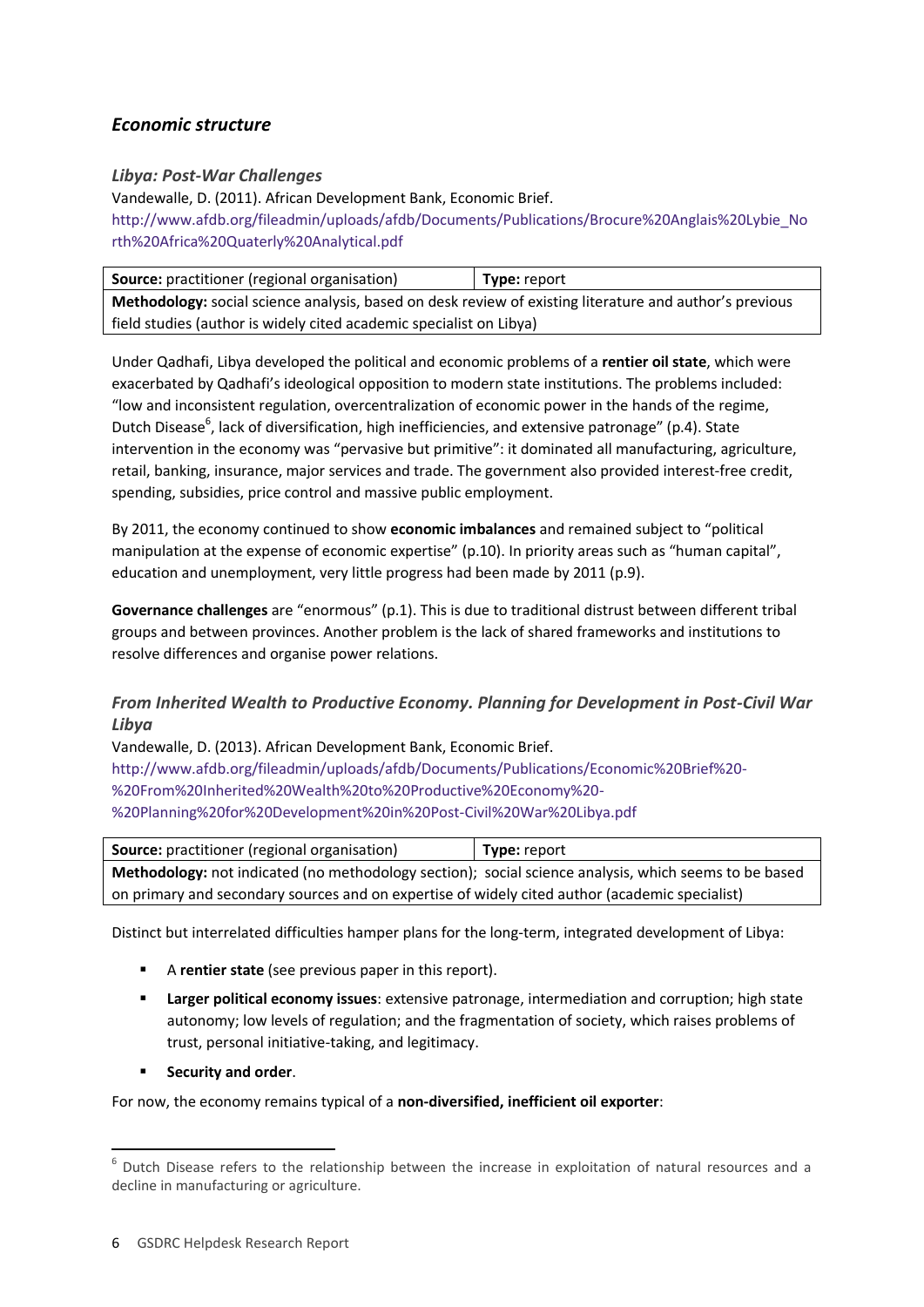- **Resources** are: a rich endowment of hydrocarbon resources, substantial capital reserves, and "human capital" (but few Libyans have the skills needed by the economy and there is high unemployment).
- **Institutions** have low levels of regulation, accountability, transparency and rule of law.
- State **management** is inefficient, with weak economic guidance. There are low levels of private enterprise and a traditional distrust of private entrepreneurs.
- The **business environment** is not conducive to foreign participation, with an unpredictable legal and investment climate, and a lack of access to experts and expertise. There is also limited use of regional and international expertise and participation beyond the energy sector.
- There is little **sectoral** diversification. Sectors with low levels of development include healthcare, education, urban planning, agriculture, transit trade, construction and tourism. The banking system is weak. There is a high level of informal economic activities in several sectors. Outside the hydrocarbon sector, efficiency is low, and upstream/downstream activity is lacking in the hydrocarbon sector.
- Libya's **geography** makes it an important transit location between Europe and sub-Saharan Africa, and for trans-Maghrebi and Maghrebi-Arab trade.

The traditional role of **state welfare** has not been transformed. A number of ordinary Libyans have become accustomed to a distributive state and associate the greater reliance on private sector after 2003 with the inequities this produced. The payments to revolutionaries who fought against the former regime, to former political prisoners, and to the population at large, indicate the difficulties for an oil state to avoid using public funds for temporary political goals.

**Debates about the economy** were important during the civil war, but have largely waned as other priorities have taken centre stage (such as economic reconstruction and the legacies of 2011 violence). Yet with unchanged fiscal policies, spending trends will severely erode the country's wealth, even if hydrocarbon prices remain high (p.2).

### *Oil and gas sectors*

**Energy Policies and Domestic Politics in the MENA Region in the Aftermath of the Arab Upheavals: The Cases of Lebanon, Libya, and KSA**

Khodr, H., & Ruble, I. (2013). *Politics & Policy*, 41(5), 656–689[. http://dx.doi.org/doi:10.1111/polp.12033](http://dx.doi.org/doi:10.1111/polp.12033)

| <b>Source:</b> peer-reviewed academic journal                                                                 | <b>Type:</b> article |
|---------------------------------------------------------------------------------------------------------------|----------------------|
| <b>Methodology:</b> social science study using a cross-sectional exploratory comparison of three cases, based |                      |
| on secondary sources (academic, practitioner and policy sources)                                              |                      |

Libya benefits from large energy resources with a small population. However, the energy sector has to contend with **negative legacies**: corrupt and opaque governance; no parliamentary oversight of the use of national resources; no rule of law; inefficient and biased energy subsidies which have often benefited the richest; and overstaffing in the public sector.

The key issues for the energy sector are **security and stability**. There is continued uncertainty about "security conditions, state cohesion, political institutions, the return of foreign capital and expertise, contract terms, and industry oversight" (p.674). The oil and natural gas industries are, however, recovering.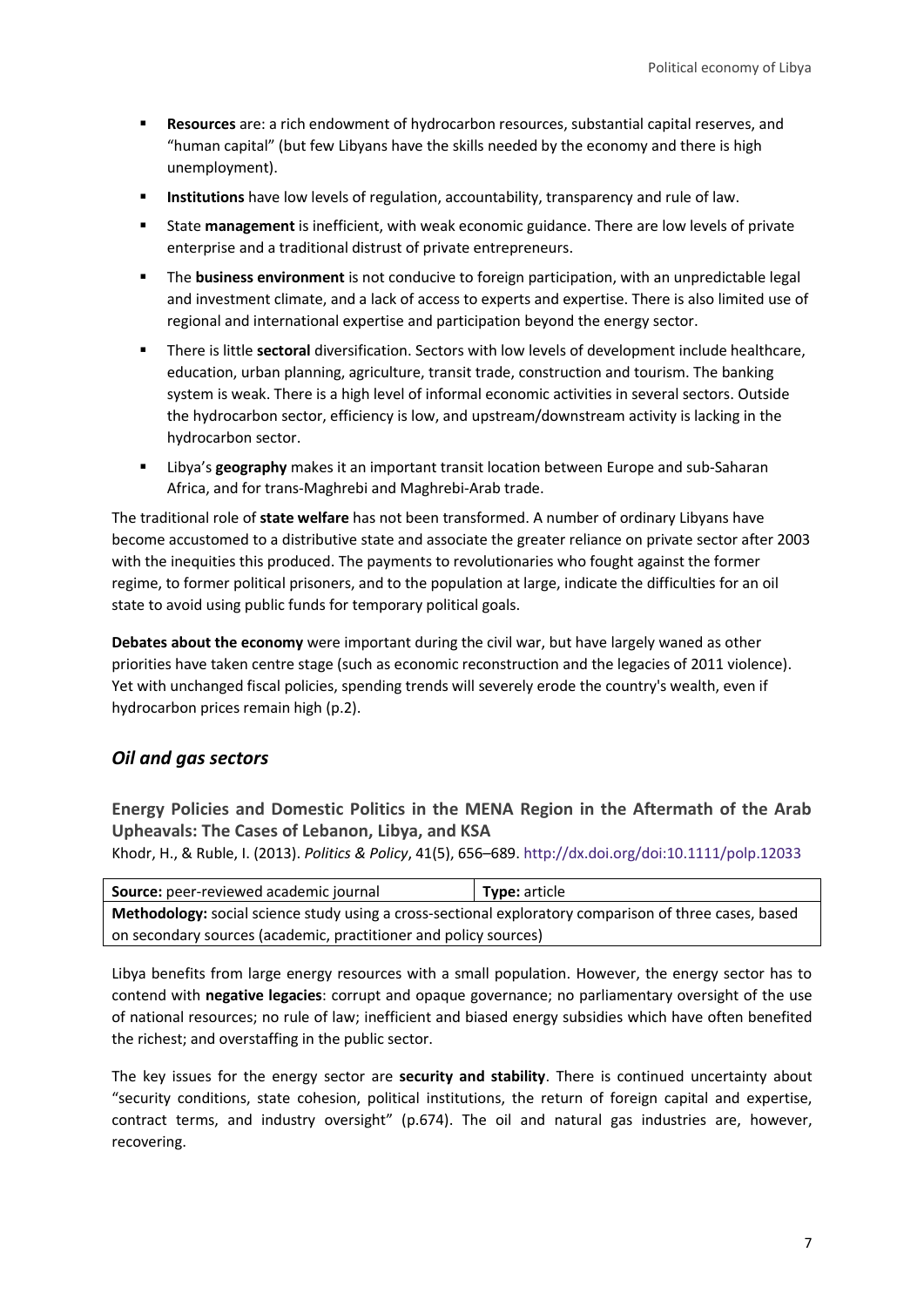Libyan **energy policies** face a number of obstacles (pp.678-679):

- **Political challenges**: political transition, turmoil and insecurity; long-suppressed groups aiming for supremacy; minority groups looking for greater influence and liberal groups demanding reforms; strategic changes in the structure of the political systems; state-building.
- **Policy challenges:** no national energy policy, adequate policies and regulations; few experts in the administration of the energy sector; ongoing reform of legislative institutions.
- **Administrative challenges**: absence of adequate human resources planning; lack of capacity building; no "sound governance".
- **Strategic challenges: relation with the European Union.**
- **Economic challenges**: oil prices; increased demand for energy; competition between big consumers of energy; less oil from the Middle East, leading to decreased influence; rentier economy; development of new energies.

# <span id="page-7-0"></span>**4. Political and regional differences**

*Fault Lines of the Revolution: Political Actors, Camps and Conflicts in the New Libya* Lacher, W. (2013). Berlin: Stiftung Wissenschaft und Politik / German Institute for International and Security Affairs, SWP Research Paper 2013/RP 04[. http://www.swp](http://www.swp-berlin.org/fileadmin/contents/products/research_papers/2013_RP04_lac.pdf)[berlin.org/fileadmin/contents/products/research\\_papers/2013\\_RP04\\_lac.pdf](http://www.swp-berlin.org/fileadmin/contents/products/research_papers/2013_RP04_lac.pdf)

| <b>Source:</b> police advice institute                                                    | <b>Type:</b> report |
|-------------------------------------------------------------------------------------------|---------------------|
| <b>Methodology:</b> no methodology section; author is widely cited expert on Libya;       |                     |
| social science analysis, which appears based on interviews, primary and secondary sources |                     |

The study identifies the key post-2011 actors and their interests, alliances and conflicts. The first observation is that post-2011 Libya is deeply divided, with a **fragmented political landscape**.

**Two opposing camps** are emerging, "each including a wide range of interests" (p.5):

- Forces that define themselves as revolutionary. They seek a total renewal of political and business elites, and a monopoly of the gains from the uprisings to their advantage.
- A "heterogeneous camp of established, moderate and conservative forces" (p.5). They want to re-establish stability and fear further loss of influence to the revolutionaries. This camp comprises "the actual or potential losers of a continuing revolution" (p.35).

This dominant rift runs through elites and the General National Congress. It also divides different cities, tribes and elements in the security sector, threatening to separate them into winners and losers. This division means that reading the situation as a struggle between Islamists and seculars/liberals is "misleading" (35).

The rift is particularly visible in **four areas of conflict**:

- The balance of power between **local and regional actors** which "is still being negotiated or fought over" (p.6). Such conflicts often stem from particular cities and tribes being on different sides in the civil war.
- Power struggles in the **security sector**.
- Conflicts over **justice and reconciliation**.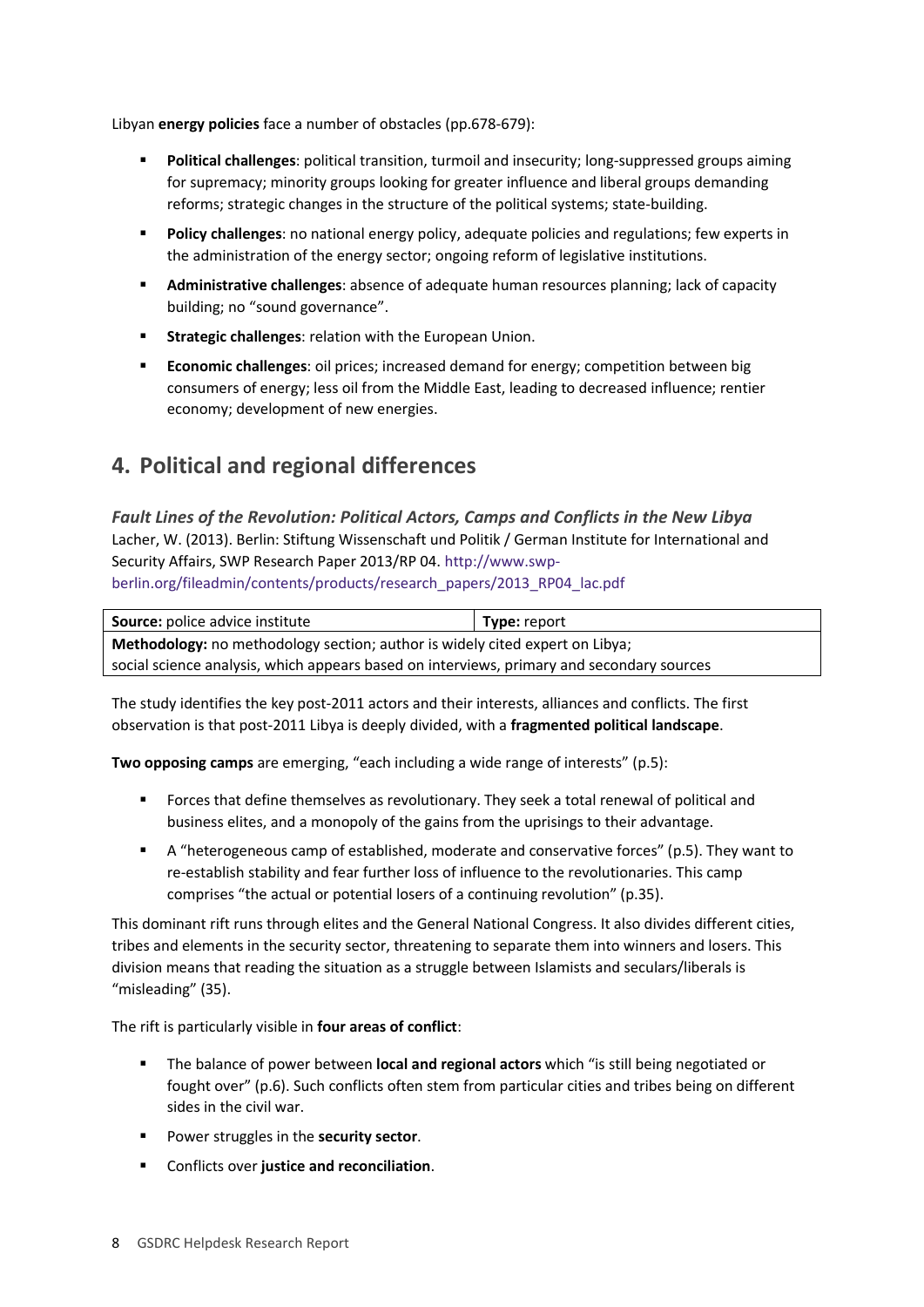**The economy and public sector**. Conflict is emerging over state expenditure, public sector, property rights and control of smuggling.

**Local actors** dominate politics. The above-mentioned conflicts remain "largely confined to the local level or individual sectors" (p.5). Institutional arrangements vary by area: structures with strong internal cohesion have emerged in some revolutionary strongholds, while power remains highly contested in other places. There is no visible national power struggle between both camps: the predominance of local structures and their rivalries is reflected at the national level, including in the General National Congress and the government. Only some Islamist organisations are beginning to craft a clear national agenda. Otherwise, "parochial interests and shifting coalitions" derived from local networks dominate, including in Mahmoud Jibril's National Forces Alliance (p.6). The revolutionary camp is divided into factions, which are mostly based on local interests and, in some cases, on ideology as well. Many revolutionary leaders remain in armed groups.

### *Libya in Transition: The Fragile and Insecure Relation between the Local, the National and the Regional*

Holm, U. (2013). In L. Riis Andersen (Ed.), *How the Local Matters. Democratization in Libya, Pakistan, Yemen and Palestine*. Copenhagen: Danish Institute for International Studies, 1, 26-45. [http://www.diis.dk/files/publications/Reports2013/RP2013-01-How-the-local-matters\\_web.jpg.pdf](http://www.diis.dk/files/publications/Reports2013/RP2013-01-How-the-local-matters_web.jpg.pdf)

| <b>Source:</b> police advice institute                                                               | <b>Type:</b> report |
|------------------------------------------------------------------------------------------------------|---------------------|
| Methodology: no methodology section; social science analysis, which seems based on secondary sources |                     |

A **plurality of competing power sources** has shaped the political culture of Libya (p.26). This comprises "tribal, regional, Islamic, civil and urban political organisation and state-like institutions which result in different conceptions of power, rule and legitimacy" (pp.26-27). With the revolution, **local actors** have enjoyed greater public trust and legitimacy than central ones because local non-state armed groups ousted the Qadhafi regime and have since provided a minimum of security and social welfare.

Since 2012, there have been **three main challenges**: state monopoly versus privatisation of the use of violence; the relationship between centre and periphery ("localism"); and "accountability and transparency in the distribution of oil money" (p.27).

The political and institutional **culture of the Qadhafi era** impacts on the present situation. In particular, Qadhafi used institutional instability, arbitrariness and concentration of power to stifle any counterpower. This left a legacy of mistrust in decision-making and centralisation among the population. Since 2011, a myriad of armed non-state actors and other local and tribal actors have thus mistrusted and resisted attempts at setting up a centralised locus of power in Tripoli. At the same time, delegations of power to cities and regions, with a weak power centre, have meant that the periphery (local councils and armed non-state actors) keeps its monopoly of political and military strength.

**Informal actors** matter:

 There are multiple informal and formal **security entities** at the local and regional level, overlapping and sometimes fighting. The numerous armed non-state groups "are fighting amongst themselves and against centralisation of power in Tripoli", while the new army is very weak (p.29). At least four categories of armed groups are currently active, each performing different political and social functions. They can be identified as: the powerful revolutionary brigades in the east and west (based on place or tribe); unregulated brigades; post-revolutionary brigades (primarily defending "pro-Qadhafi neighbourhoods"); and militias (including criminal networks and violent extremists) (pp.30-31).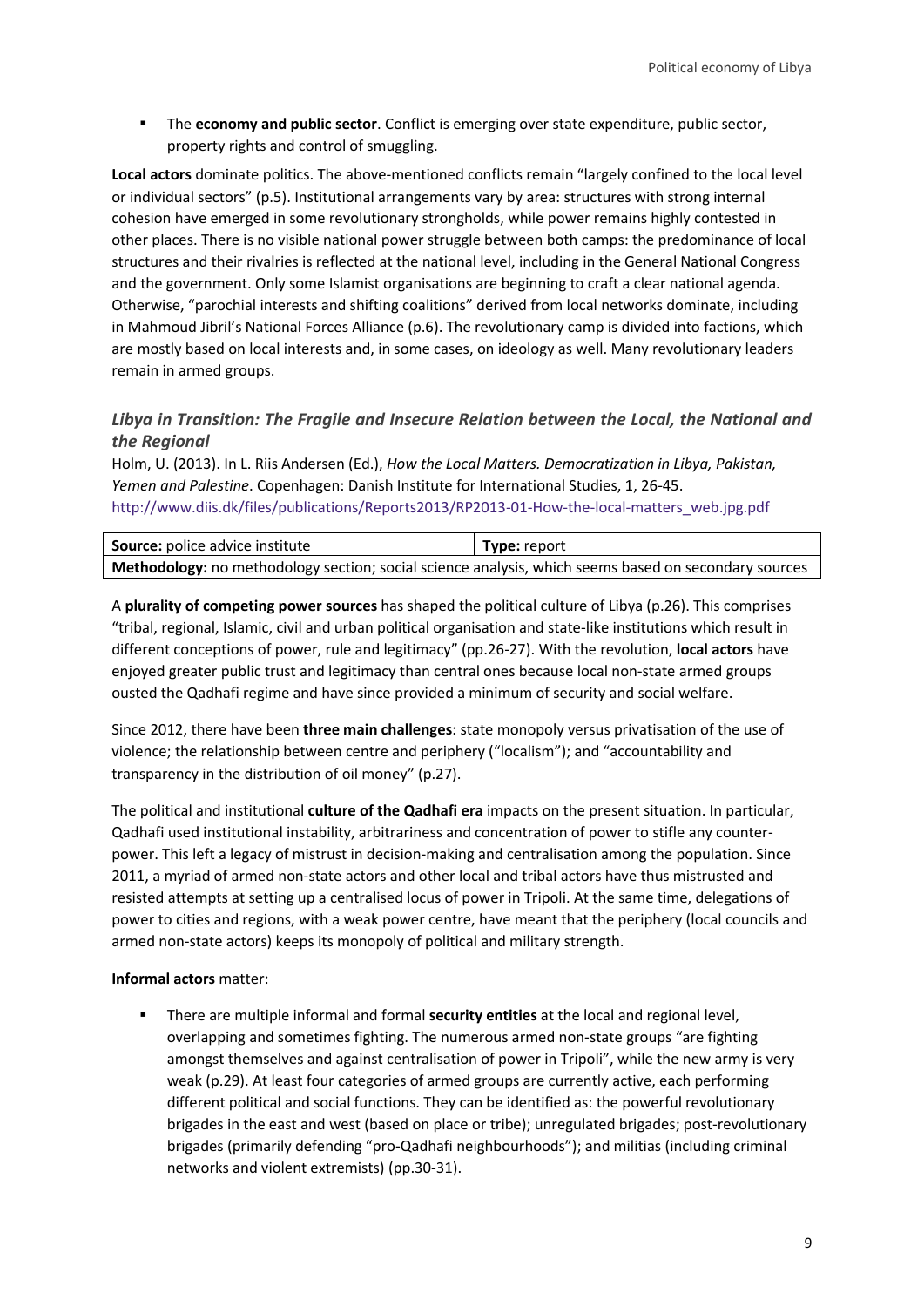- **Tribes** are one of several factors that have underpinned social and geographic dynamics since 2011, with a diversity of positions within tribes as well. Tribes have played an important role in conflict resolution within and across tribes. However, other types of social structures have also proven significant, in particular workplace and neighbourhood solidarity in coastal cities (especially among youth).
- **Regional identities** remain influential. For example the eastern region of Cyrenaica has a long history of resistance to outside rule and of marginalisation and repression under Qadhafi. Such differences among regions have led to discussions and conflicts about regional autonomy, (de)centralisation and localism, and federalism. There are also issues related to **ethnicity** (for Berbers, Tubu and Tuaregs) and race (e.g. Black Libyans who have been discriminated against).

**Religious groups** did not do very well in the 2012 elections, coming a distant second behind a loose national coalition spanning the tribes and cities of the country (called the National Forces Alliance). Some religious groups (e.g. Salafists, Muslim Brotherhood) have criticised or attacked people or groups on religious grounds.

**Oil and gas wealth** has become a major economic and political resource after the first discoveries in the 1950s. Close to 80 per cent of proven oil reserves are in the eastern Sirte basin. Oil production has now gone back to a high level. All regions are dependent on each other for a functioning oil system. Use of energy profits had been opaque and kleptocratic under Qadhafi, in collaboration with foreign oil companies. There is a popular demand for transparency and equal distribution of oil money (especially in Cyrenaica), to improve educational, health and social welfare and make it responsive to local needs.

#### *Tribes, Revolution, and Political Culture in the Cyrenaica Region of Libya*

Hüsken, T. T. (2012). In M. Bouziane, C. Harders, & A. Hoffmann (Eds.) (2013). *Local Politics and Contemporary Transformations in The Arab World. Governance Beyond the Center*. New York: Palgrave Macmillan, 214-231. Excerpts available fro[m http://books.google.co.uk/books?id=UezQAQAAQBAJ](http://books.google.co.uk/books?id=UezQAQAAQBAJ)

| Source: academic                                                                          | Type: chapter in edited book |
|-------------------------------------------------------------------------------------------|------------------------------|
| Methodology: social science analysis based on fieldwork and primary and secondary sources |                              |

In Cyrenaica (eastern Libya), the political culture is shaped by multiple competing powers and the "intertwining of state and non-state actors" (p.214). Researchers have conceptualised this as "**heterarchy**" (p.214). In Cyrenaica, the heterarchy is made up of "tribal, state-like, Islamic, youth, civil, and militia-like forms" of political organisation (p.214).

In particular, the local and regional politics of **extended families** and of **tribes** (including the sub-level of factions, families and individuals) matter. They create political order in line with their own logics. These longstanding actors are embedded in a specific place (village, town or region) or social group (tribe), while also having connections to politics in power centres and global currents. The 2011 uprisings and its aftermath have confirmed these actors' "historical depth, persistence and vitality" in Cyrenaica (p.215).

Other important social formations in this heterarchy are **political Islam, youth and civil intellectuals**.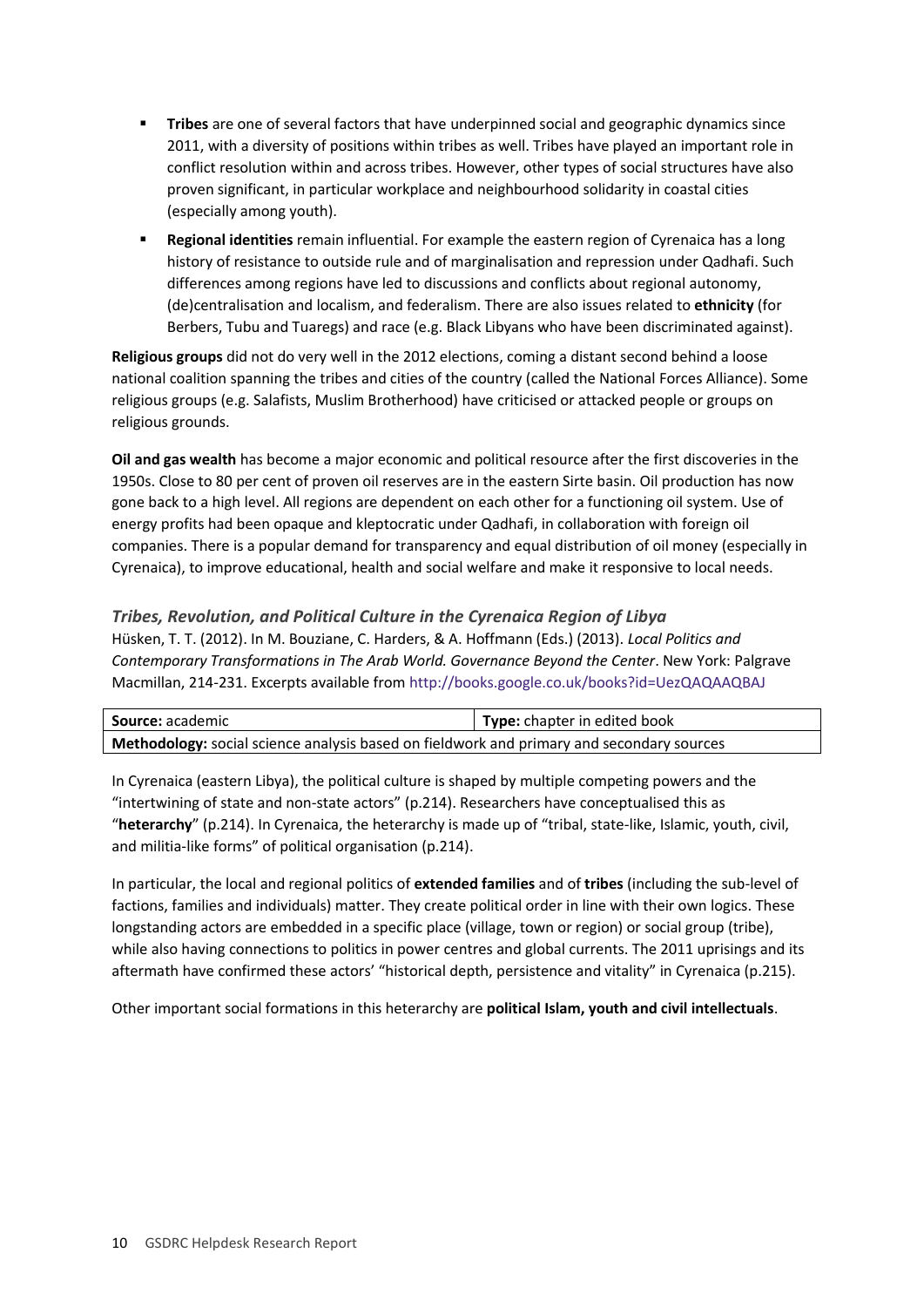# <span id="page-10-0"></span>**5. Further references**

# *Libyan political economy up to fall of Qadhafi regime*

### **Long-term historical perspectives**

Ahmida, A. A. (2013). *Forgotten Voices: Power and Agency in Colonial and Postcolonial Libya*. New York: Taylor & Francis. Excerpts available fro[m http://books.google.co.uk/books?id=bpnSZ6kKImIC](http://books.google.co.uk/books?id=bpnSZ6kKImIC)

Vandewalle, D. J. (1998). *Libya since Independence: Oil and State-building*. London: I. B. Tauris. Excerpts available fro[m http://books.google.co.uk/books?id=3Tyk0GWiHY4C](http://books.google.co.uk/books?id=3Tyk0GWiHY4C)

Vandewalle, D. J. (2012). A History of Modern Libya. Cambridge: Cambridge University Press. 2<sup>nd</sup> ed. Excerpts available from<http://books.google.co.uk/books?id=Ua2wPCQbpgcC>

Wright, J. (2012). *A History of Libya*. London: Hurst. Excerpts available from <http://books.google.co.uk/books?id=WB50sqpZKk8C>

### **Libya under Qadhafi regime**

Cevik, S., Rahmati, M. (2013). *Searching for the Finance-Growth Nexus in Libya*. International Monetary Fund, Working Paper No. 13/92.<http://www.imf.org/external/pubs/ft/wp/2013/wp1392.pdf>

Otman, W., & Karlberg, E. (2007). *The Libyan Economy: Economic Diversification and International Repositioning*. Berlin: Springer. Excerpts available from <http://books.google.co.uk/books?id=8iw-OlGJsJ8C>

Pargeter, A. (2006). Libya: Reforming the Impossible? *Review of African Political Economy*, 33(108), 219‑235.<http://dx.doi.org/doi:10.1080/03056240600842685>

Pargeter, A. (2009). Localism and Radicalization in North Africa: Local Factors and the Development of Political Islam in Morocco, Tunisia and Libya. *International Affairs*, 85(5), 1031–1044. <http://dx.doi.org/doi:10.1111/j.1468-2346.2009.00845.x>

Pargeter, A. (2012). *Libya: The Rise and Fall of Qaddafi*. New Haven, CT: Yale University Press. Excerpts available fro[m http://books.google.co.uk/books?id=YWelS5J5OYAC](http://books.google.co.uk/books?id=YWelS5J5OYAC)

St John, R. B. (2011). *Libya: Continuity and Change*. New York: Taylor & Francis. Excerpts available from <http://books.google.co.uk/books?id=yZG0AAAAQBAJ>

Sandbakken, C. (2006). The Limits to Democracy Posed by Oil Rentier States: The Cases of Algeria, Nigeria and Libya. *Democratization*, 13(1), 135‑152.<http://dx.doi.org/doi:10.1080/13510340500378464>

Vandewalle, D. (2011). *Libya Since 1969: Qadhafi's Revolution Revisited*. New York: Palgrave Macmillan. Excerpts available from<http://books.google.co.uk/books?id=qeNkzgAACAAJ>

World Bank (2006). *Socialist People's Libyan Arab Jamahiriya. Country Economic Report*. Washington, DC: World Bank, Report No 30295-LY[. http://www](http://www-wds.worldbank.org/external/default/WDSContentServer/WDSP/IB/2006/08/14/000160016_20060814091949/Rendered/PDF/30295.pdf)[wds.worldbank.org/external/default/WDSContentServer/WDSP/IB/2006/08/14/000160016\\_2006081409](http://www-wds.worldbank.org/external/default/WDSContentServer/WDSP/IB/2006/08/14/000160016_20060814091949/Rendered/PDF/30295.pdf) [1949/Rendered/PDF/30295.pdf](http://www-wds.worldbank.org/external/default/WDSContentServer/WDSP/IB/2006/08/14/000160016_20060814091949/Rendered/PDF/30295.pdf)

Young, H., Osman, A., & Dale, R. (2007). Darfurian Livelihoods and Libya: Trade, Migration, and Remittance Flows in Times of Conflict and Crisis. *International Migration Review*, 41(4), 826–849. <http://dx.doi.org/doi:10.1111/j.1747-7379.2007.00101.x>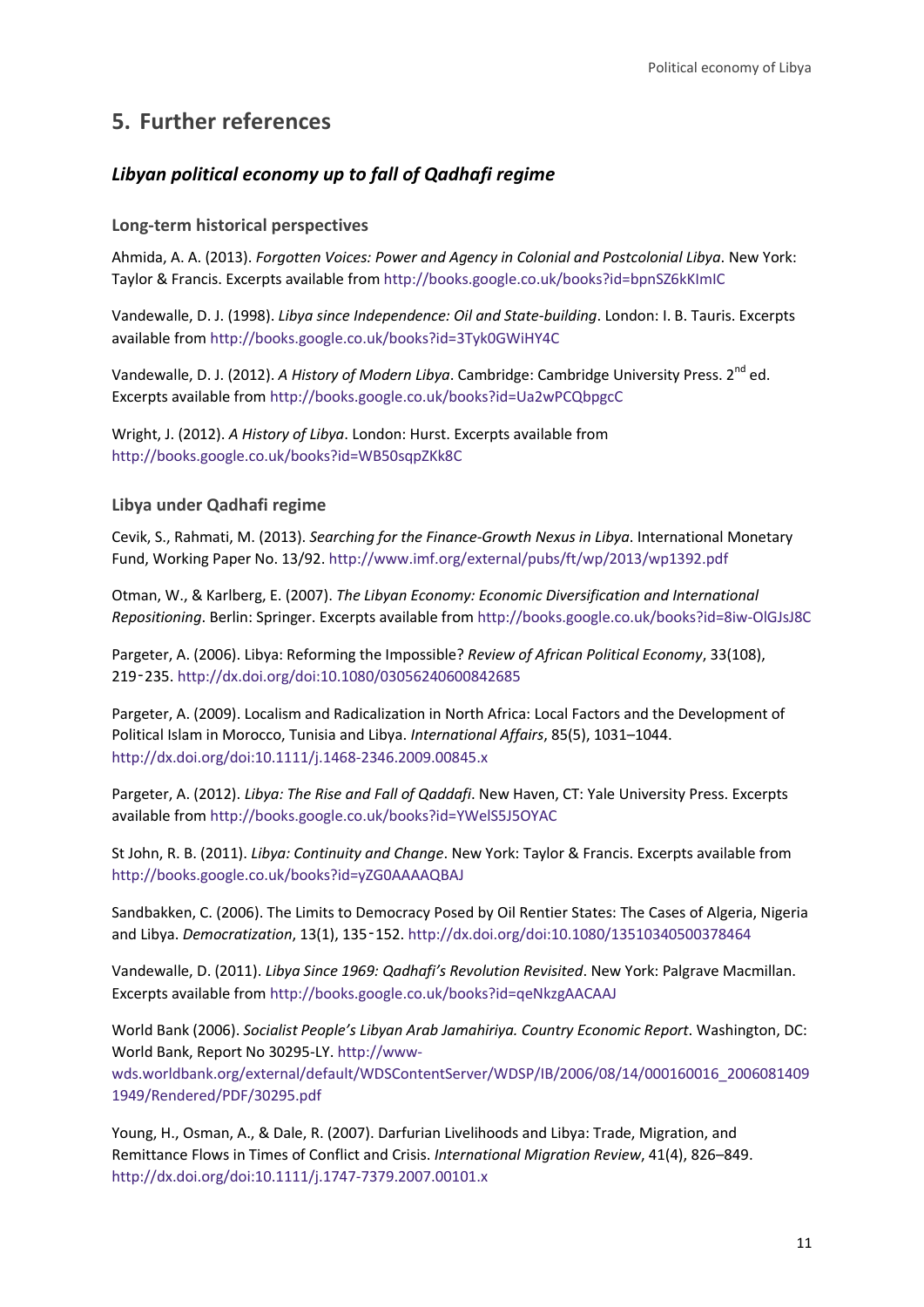### *Political economy of 2011 uprisings*

Ahmida, A. A. (2012). Libya, Social Origins of Dictatorship, and the Challenge for Democracy. *The Journal of the Middle East and Africa*, 3(1), 70‑81.<http://dx.doi.org/doi:10.1080/21520844.2012.666646>

Brahimi, A. (2011). Libya's Revolution. *The Journal of North African Studies*, 16(4), 605‑624. <http://dx.doi.org/doi:10.1080/13629387.2011.630880>

Lacher, W. (2011). Families, Tribes and Cities in the Libyan Revolution. *Middle East Policy*, 18(4), 140–154. <http://dx.doi.org/doi:10.1111/j.1475-4967.2011.00516.x>

Paoletti, E. (2011). Libya: Roots of a Civil Conflict. *Mediterranean Politics*, 16(2), 313‑319. <http://dx.doi.org/doi:10.1080/13629395.2011.583757>

St John, R. B. (2008). The Changing Libyan Economy: Causes and Consequences. *The Middle East Journal*, 62(1), 75‑91.<http://dx.doi.org/doi:10.3751/62.1.14>

Zoubir, Y. H., & Rózsa, E. N. (2012). The End of the Libyan Dictatorship: The Uncertain Transition. *Third World Quarterly*, 33(7), 1267‑1283[. http://dx.doi.org/doi:10.1080/01436597.2012.691830](http://dx.doi.org/doi:10.1080/01436597.2012.691830)

### *Libyan political economy after Qadhafi regime*

Ashour, O. (2012). *Libyan Islamists Unpacked: Rise, Transformation, Future*. Brookings Doha Center Policy Briefing.

[http://www.brookings.edu/~/media/research/files/papers/2012/5/02%20libya%20ashour/omar%20asho](http://www.brookings.edu/~/media/research/files/papers/2012/5/02%20libya%20ashour/omar%20ashour%20policy%20briefing%20english.pdf) [ur%20policy%20briefing%20english.pdf](http://www.brookings.edu/~/media/research/files/papers/2012/5/02%20libya%20ashour/omar%20ashour%20policy%20briefing%20english.pdf)

Hüsken, T. T. (2012). Tribal Political Culture and the Revolution in the Cyrenaica of Libya. *Orient : deutsche* Zeitschrift für Politik und Wirtschaft des Orients, 53(1), 26-31

International Crisis Group (2013). *Trial by Error: Justice in Post-Qadhafi Libya*. International Crisis Group, Middle East/North Africa Report No 140.

[http://www.crisisgroup.org/~/media/Files/Middle%20East%20North%20Africa/North%20Africa/libya/14](http://www.crisisgroup.org/~/media/Files/Middle%20East%20North%20Africa/North%20Africa/libya/140-trial-by-error-justice-in-post-qadhafi-libya.pdf) [0-trial-by-error-justice-in-post-qadhafi-libya.pdf](http://www.crisisgroup.org/~/media/Files/Middle%20East%20North%20Africa/North%20Africa/libya/140-trial-by-error-justice-in-post-qadhafi-libya.pdf)

Pelham, N. (2012). Libya in the Shadow of Iraq: The 'Old Guard' Versus the Thuwwar in the Battle for Stability. *International Peacekeeping*, 19(4), 539‑548. <http://dx.doi.org/doi:10.1080/13533312.2012.709780>

Sawani, Y. M. (2012). Post-Qadhafi Libya: Interactive Dynamics and the Political Future. *Contemporary Arab Affairs*, 5(1), 1‑26.<http://dx.doi.org/doi:10.1080/17550912.2012.650007>

Sawani, Y., & Pack, J. (2013). Libyan Constitutionality and Sovereignty post-Qadhafi: The Islamist, regionalist, and Amazigh Challenges. *The Journal of North African Studies*, 18(4), 523‑543. <http://dx.doi.org/doi:10.1080/13629387.2013.838056>

#### *Modelling on future political economy in Libya*

Ali, I., & Harvie, C. (2013). Oil and Economic Development: Libya in the Post-Gaddafi Era. *Economic Modelling*, 32, 273‑285[. http://dx.doi.org/doi:10.1016/j.econmod.2013.01.022](http://dx.doi.org/doi:10.1016/j.econmod.2013.01.022)